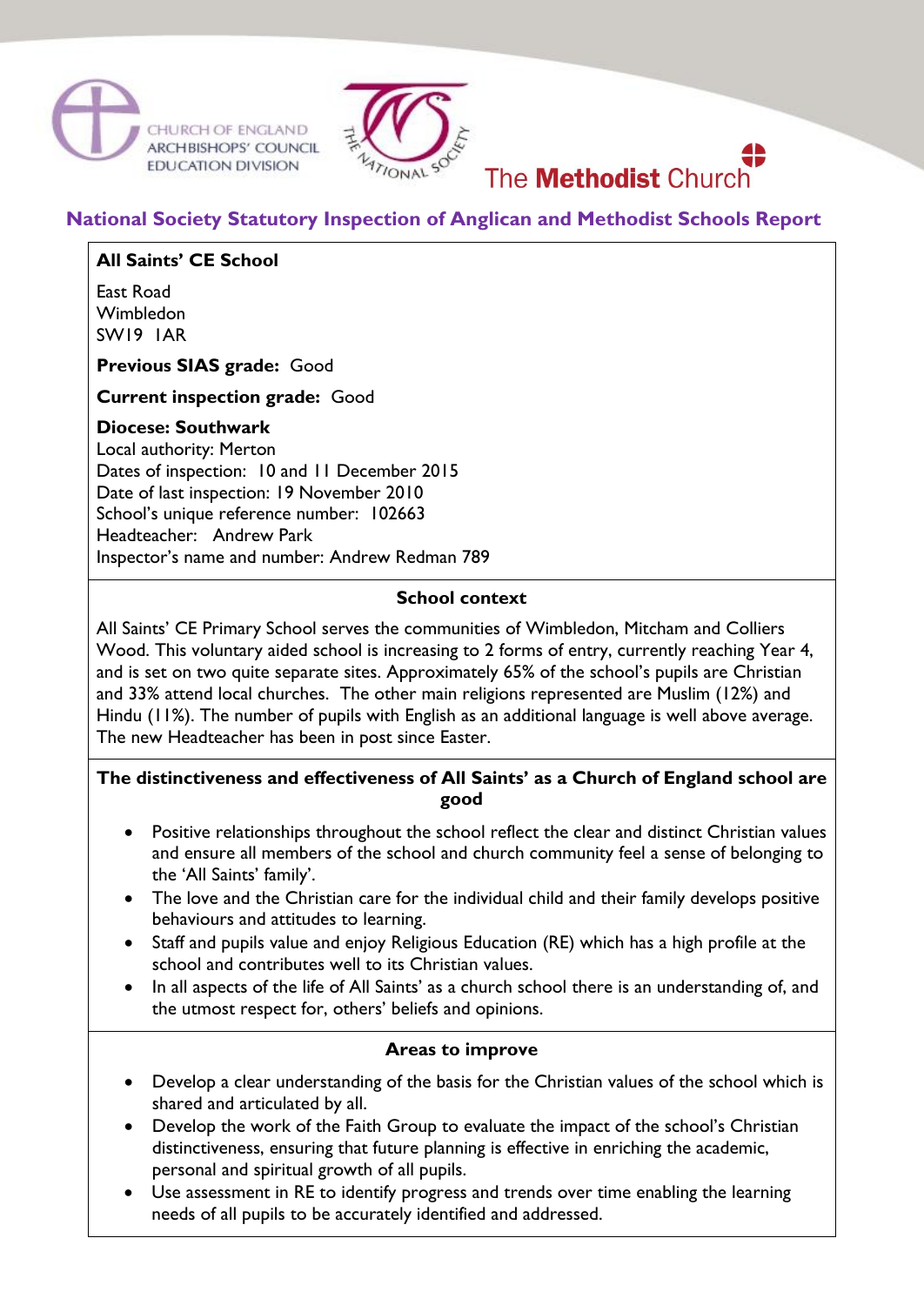## **The school, through its distinctive Christian character, is good at meeting the needs of all learners**

Parents value the care and attention given to support the individual needs of their children. They speak of the core Christian values 'running through every member of staff.' Personal relationships throughout the school are strong and the behaviour policy is built on forgiveness; attendance is therefore good and exclusions rare. The love and Christian care for the individual child and their family comes across through everything that the school does. There is a relentless focus in developing the whole child and this is reflected in the high standards of behaviour, positive attitudes to learning and strong academic achievement. Attainment and expected progress are at or above national average.

Biblical stories and parables in RE and collective worship encourage pupils, including the youngest, to think deeply about their behaviour and relationships. Not all members of the school community, however, are able to articulate the Christian truths that drive these values. A Year 1 child explained that 'we use our values on the playground so we are a happy community.' This sense of community, coupled with personal development, was articulated by one child who said that 'you need personal strength to make the community strong.' Belonging to the 'family of All Saints' is highly valued. The children are encouraged to be reflective in their learning and spirituality is a core element of both the RE and wider curriculum. The explicit and inclusive Christian ethos of the school promotes a real understanding and respect towards those of other faiths. As one child explained, 'we need to know and respect their traditions.'

## **The impact of collective worship on the school community is good**

Collective worship is distinctively Christian and central to the life of the school. It is deliberately planned as the focal point of the day to bring both school sites together as the 'All Saints' family.' This act of worship is seen as protected time and an opportunity for contemplation, reflection and prayer; as a result it has a positive impact on the spiritual development of the whole school community. As one member of staff said, 'it's a time to stop, come together, reflect and spiritually connect with God.' Children also feel a real sense of belonging to the local church which, being situated equidistant from both sites, also plays a vital role in binding the school together. The shared values have a direct link to the classroom where prayer is part of the rhythm of school life and integral to the whole school; formal prayers are shared at key moments throughout the day as well as at informal and spontaneous opportunities. It was noted that children on a residential school journey initiated prayers before their bed time.

Worship is planned by senior leaders with a clear focus on the person of Jesus and uses Biblical material and carefully selected hymns and prayers to reinforce identified Christian values. Parents believe that children understand that their daily attitudes and behaviours build on these lessons learned. This belief was reiterated by staff who explained how children are taught how to apply this learning in all aspects of school life on a daily basis. There is an expectation for 'everyone to be a leader' and, by using individuals' strengths, staff talk about the 'freshness' this brings to worship. Regular clergy led worship and visits to the local church enable pupils, and their families, to experience and understand the Anglican tradition and church festivals. Mass services for pupils in Year 5 and Year 6 are now a feature of the worship programme. Children and adults of all denominations, faiths and no faith, clearly value and enjoy the opportunities to worship; they join confidently in prayers and responses, reverently respect times of quiet and reflection and sing with obvious joy and passion.

This area is not yet outstanding and the school has rightly identified the need to develop pupil understanding that God is Father, Son and Holy Spirit. The involvement of other local clergy is increasing but not yet embedded in the worship programme. Although pupils enjoy contributing within worship, they have limited opportunities to plan and lead. The evaluation of worship is not frequent enough to inform development planning on a regular basis.